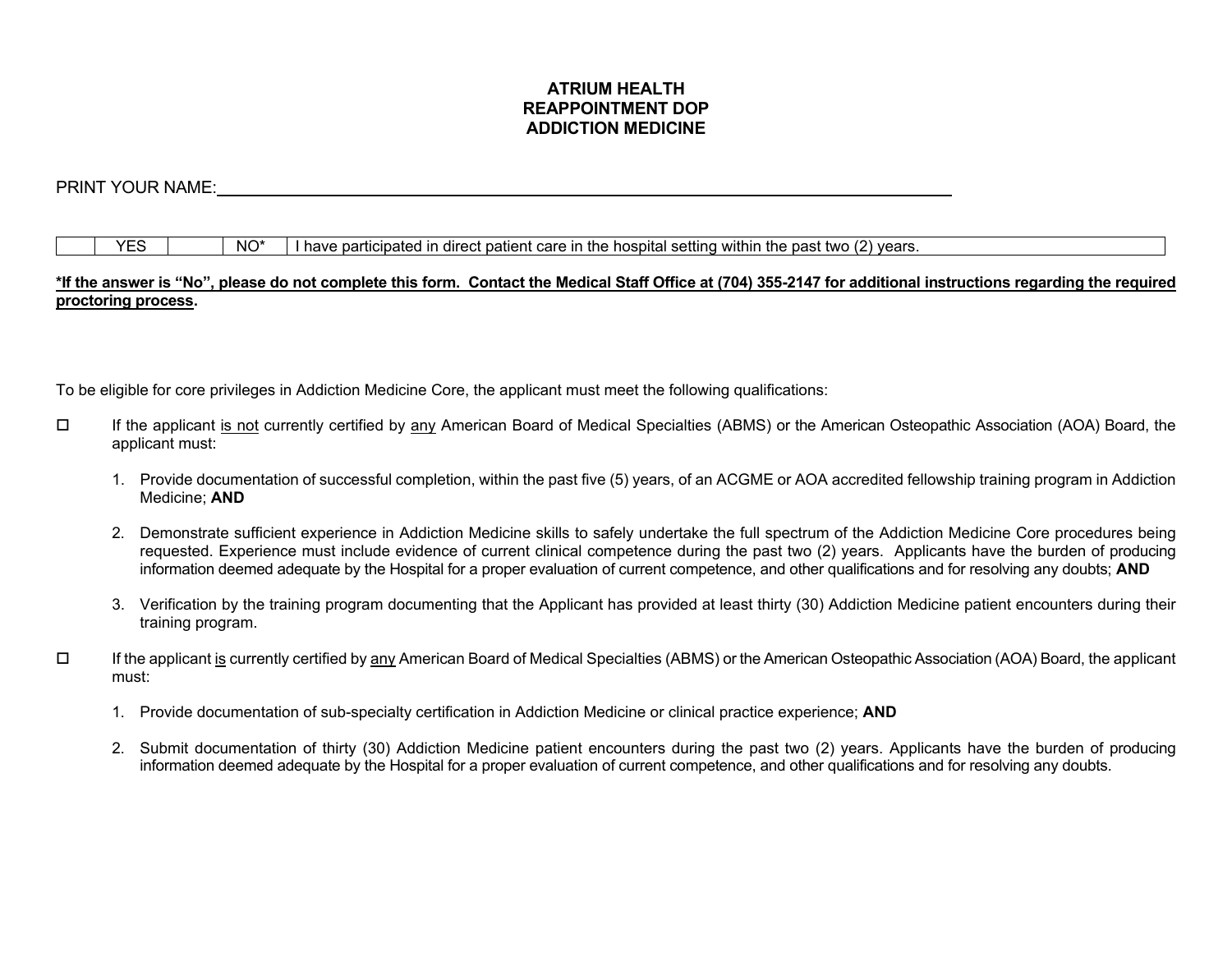NOTE 1: Physicians must apply for "CORE" privileges in order to be eligible for clinical privileges in their primary specialty at any facility within Atrium Health.

NOTE 2: "CORE" privileges cannot be amended or altered in any way.

NOTE 3: Please note that the exercise of certain privileges enumerated herein is necessarily limited by the operational, and resource constraints of the facility. All procedures must be performed within a clinical setting with the capabilities and organizational structure required to provide appropriate support.

| <b>CMC</b> | <b>Pineville</b> | <b>University</b><br>City | <b>CR</b> | Lincoln | Cabarrus | <b>Union</b> | Stanly | Anson | <b>Cleveland</b> |        | <b>ADDICTION MEDICINE CORE PRIVILEGES</b>                                                                                                                                                                                                                                                                                                                                |
|------------|------------------|---------------------------|-----------|---------|----------|--------------|--------|-------|------------------|--------|--------------------------------------------------------------------------------------------------------------------------------------------------------------------------------------------------------------------------------------------------------------------------------------------------------------------------------------------------------------------------|
|            |                  |                           | N/A       |         |          |              |        |       |                  | CADD-1 | Evaluate, diagnose, treat, and provide consultation to<br>patients with alcohol, drug, or other substance-related<br>disorders and to individuals with the dual diagnosis of<br>substance-related and other psychiatric disorders. Treatment<br>modalities include medication assisted<br>withdrawal,<br>maintenance<br>management of overdoses, and<br>pharmacotherapy. |

NOTE: Core privileges also include taking a medical history and performing a physicial exam. Physician also may provide care to patients in the intensive care setting in conformance with unit policies. The core privileges in this specialty are not limited to the above list, but would include other applicable diagnosis and therapeutic management use for addiction medicine that are extensions of the same technique and skill.

## **Maintenance Criteria for Continued Addiction Medicine Core (CADD-1) Privileges:**

Must provide Addiction Medicine inpatient or consultative services for at least thirty (30) patients over a two (2) year period to be eligible to reapply for Addiction Medicine Core privileges. This will be reviewed at the time of reappointment. Present evidence of a minimum of sixteen (16) CME credits per year in Addiction Medicine related topics.

| <b>CMC</b> | Pineville | University<br>City | CR. | Lincoln | Cabarrus | <b>Union</b> | <b>Stanly</b> | Anson | Cleveland |        | <b>CORE ADDICTION MEDICINE PRIVILEGES -</b><br><b>REHABILITATION HOSPITAL SETTING ONLY</b>                                                                                                                          |
|------------|-----------|--------------------|-----|---------|----------|--------------|---------------|-------|-----------|--------|---------------------------------------------------------------------------------------------------------------------------------------------------------------------------------------------------------------------|
| N/A        | N/A       | N/A                |     | N/A     | N/A      | N/A          | N/A           | N/A   | N/A       | CADD-2 | Privileges include evaluation and management, as well as<br>procedures approved for performance within the acute<br>rehabilitation setting, in conjunction with the<br>comprehensive rehabilitation treatment plan. |